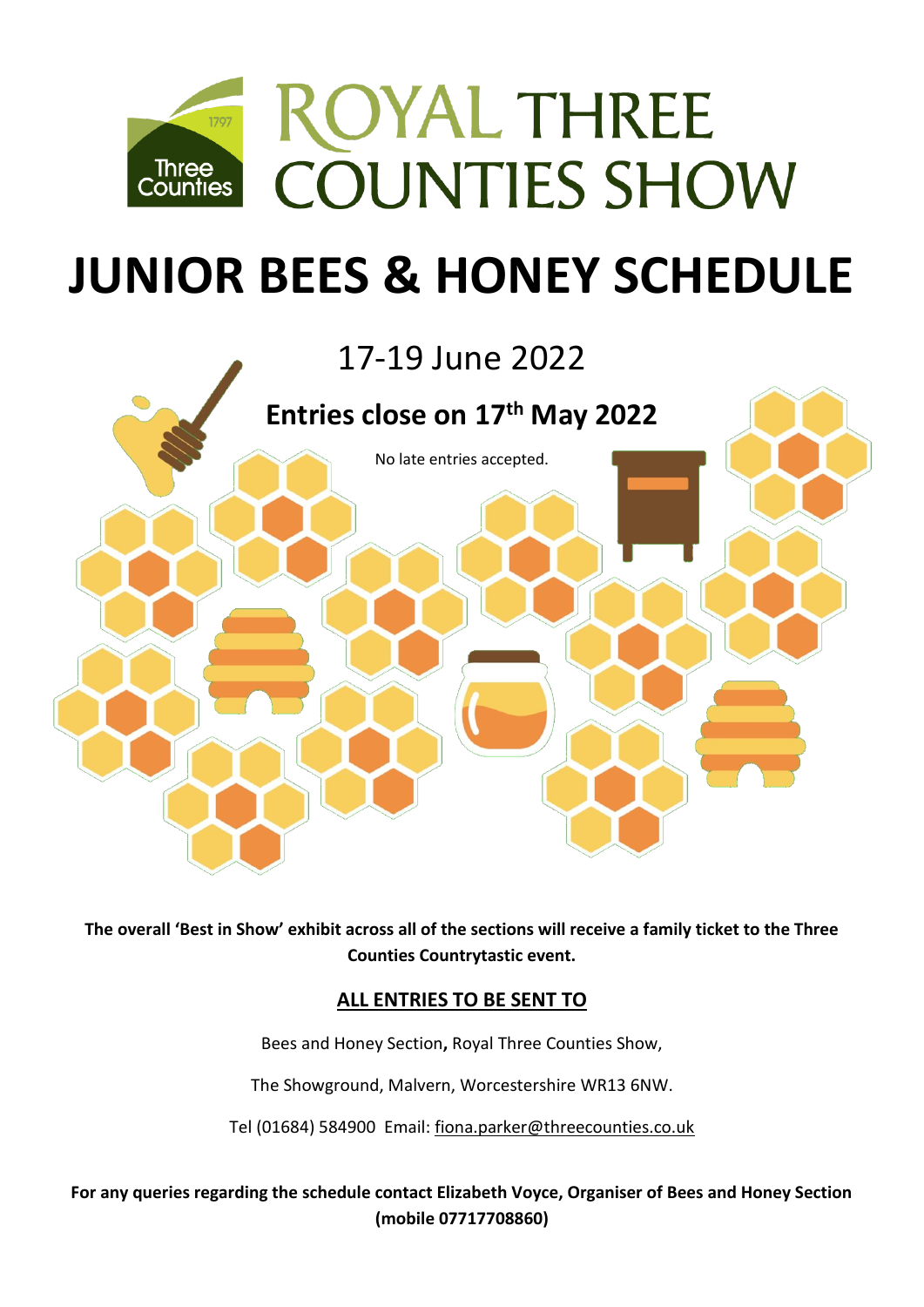## **JUNIOR CLASSES**

## **Age 6 and under:**

- **B31** Make your own bee sculpture made from arts and craft materials.
- **B32** Create a bee collage out of any materials (no bigger than A4).

## **Age 7 – 11 years:**

- **B33** Photography a photo of a bee or that has a beekeeping theme (no bigger than A4).
- **B34** Create a bee themed garden that fits inside a shoe box.
- **B35** Cookery Section: Flapjacks 6 flapjacks to be displayed (recipe can be found on the back page).
- **B36** Cookery Section: Gingerbread Men 2 to be displayed (recipe can be found on the back page).
- **B37** Make/create or design any item of interest connected with bee keeping.

## **Age 12 – 16 years:**

- **B38** Photography a photo of a bee or that has a beekeeping theme (no bigger than A4).
- **B39** Create a bee themed garden that fits inside a shoe box.
- **B40** Cookery Section: Flapjacks 6 flapjacks to be displayed (recipe can be found on the back page).
- **B41** Cookery Section: Gingerbread Men 2 to be displayed (recipe can be found on the back page).
- **B42** Make/create or design any item of interest connected with bee keeping.